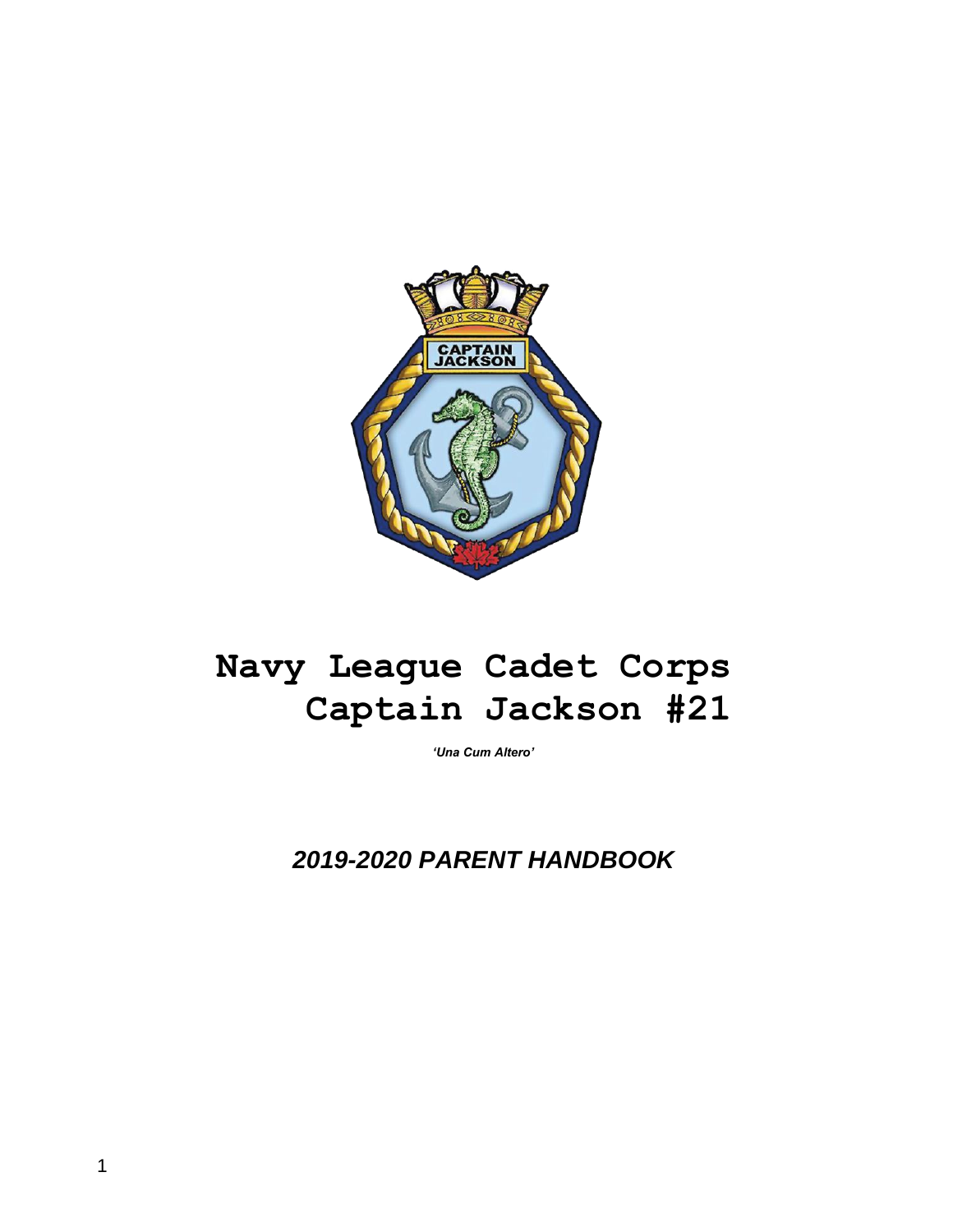# **TABLE OF CONTENTS**

| <b>Table of Contents</b>             | $\overline{2}$ |
|--------------------------------------|----------------|
| Key points overview                  | 3              |
| Registration                         | 3/4            |
| Parades - Mandatory                  | 4              |
| <b>Regular Thursday Evenings</b>     | 4              |
| Ceremonial Divisions (CD's)          | 4              |
| Full Ship's Company Practices        | 5              |
| <b>Other Parades</b>                 | 5              |
| <b>Times</b>                         | 5              |
| Inspections                          | 5              |
| Commitment                           | 6              |
| Attendance                           | 6              |
| <b>Perfect Attendance</b>            | 6              |
| <b>Falling Out</b>                   | $\overline{7}$ |
| <b>Routine Orders</b>                | $\overline{7}$ |
| <b>Stand Easy</b>                    | $\overline{7}$ |
| <b>Commanding Officer's Comments</b> | 8              |
| <b>Executive Officer's Comments</b>  | 8              |
| Customs of the Navy                  | 9              |
| <b>Officers</b>                      | 9              |
| Training                             | 9/10           |
| Operations                           | 10             |
| Administration/ Ship's Office        | 10             |
| <b>Stores</b>                        | 10             |
| Wearing of the Uniform               | 11             |
| Cadets                               | 11             |
| <b>Divisions</b>                     | 11             |
| <b>Band</b>                          | 11             |
| <b>Colour Party</b>                  | 12             |
| Discipline Policy                    | 12             |
| <b>Community Services</b>            | 12             |
| <b>Extra-Curricular Activities</b>   | 12             |
| Fees                                 | 13             |
| Sailing                              | 13             |
| Web Site/ Social Media               | 13             |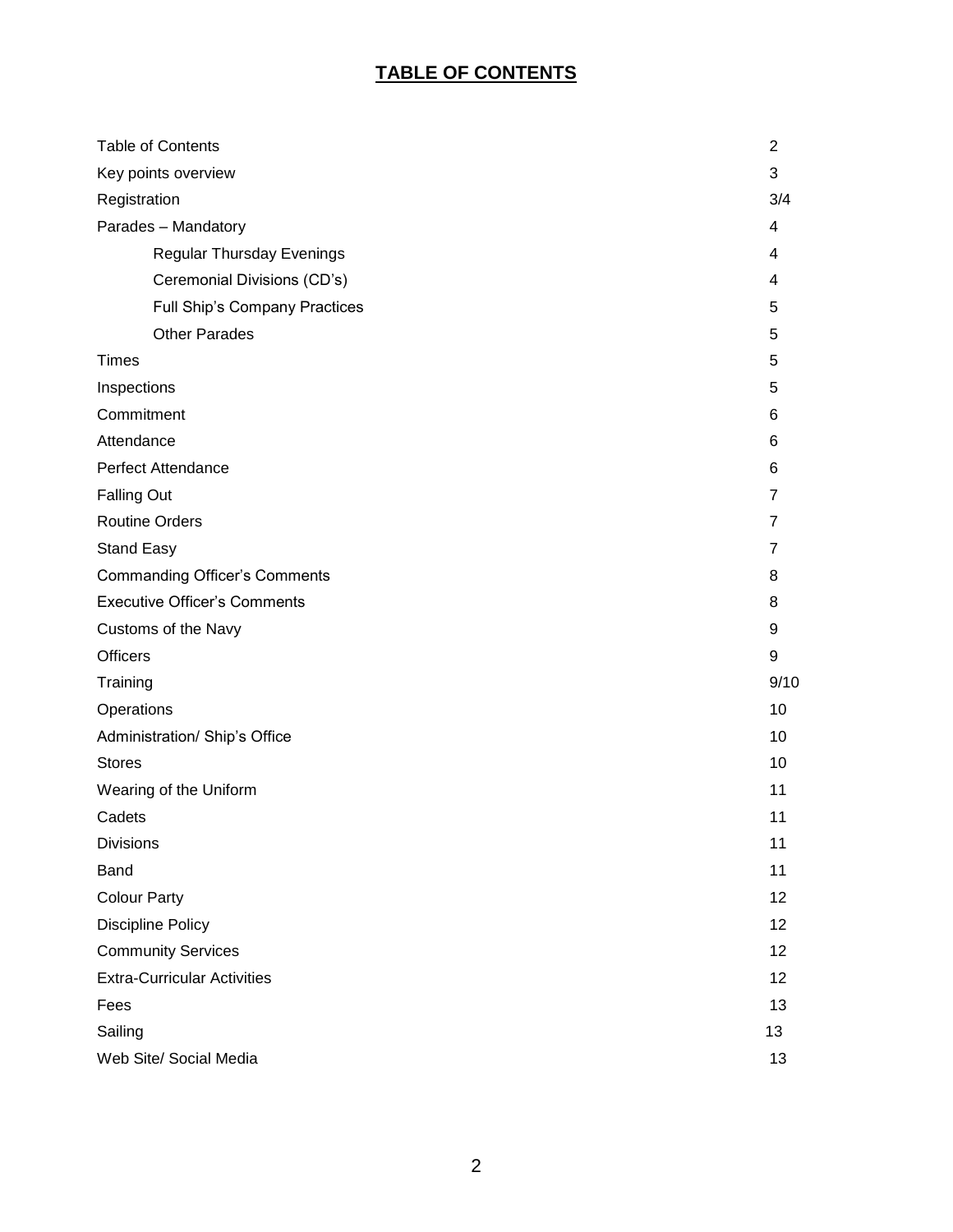# **KEY POINTS OVERVIEW**

**Mandatory parades – every Thursday night and other specified dates such as Full Ship's Company Practice, Remembrance Day, Ceremonial Divisions, Inspections and Battle of Atlantic as per routine orders.**

**When Cadets are dismissed to classes all Parents/Family/Guests are required to leave the base. We parade on a Military Base and for security reasons no one is allowed to stay for the duration of the evening.** 

#### **ABSENCES**

- leave is granted when requested by the cadets
- email link found on the website containing "name, division, date and reason" or a **note regarding absences submitted to Ship's Office**
- no request for leave results in the cadet marked "AWOL"
- 3 "AWOLs" in a row **MAY** result in dismissal from the corps

#### **PERFECT ATTENDANCE**

- Cadets registered by the end of September of the new training year.
- no more than 3 authorized absences (letters submitted and signed by the **Commanding Officer)**
- **Officers will not be responsible for tracking down letters regarding absences**
- ◼ **Bronze Medal (1 year perfect attendance)**
- Silver Medal (2 years perfect attendance)
- Gold Medal (3 years perfect attendance)

#### **PARADE TIMES**

- ◼ **No dropping off cadets prior to 1810 hours (6:10pm)**
- Drop off only in parking lot.
- ◼ **Arrivals no later than 1820 hours (6:20 pm)**
- ◼ **Parade starts 1830 hours (6:30 pm) sharp!**
- If arriving early, please wait with your cadet(s) in the car in the parking lot until **appropriate times**
- Please be prompt picking up cadet(s) at 2100 hours (9:00 pm)
- Colors and Prayers 1830 hours and Sunset 2040 hours (parents are welcome to **attend)**

**DEPARTMENTS WILL BE CLOSED BY 2115 HOURS (9:15 PM) SHARP!**

**DO NOT DROP YOUR CADET OFF AND LEAVE. PARENTS MUST ACOMPANY THEIR CADET INTO THE BUILDING TO ENSURE THAT THERE IS ACTUALLY STAFF HERE TO SUPERVISE YOUR CADET.** 

#### **CADETS ARE RESPONSIBLE, NOT PARENTS, FOR ANY REQUESTS**

**UNIFORMS MUST BE RETURNED UPON LEAVING THE CORPS, CLEANED AND ON HANGERS!!!!!**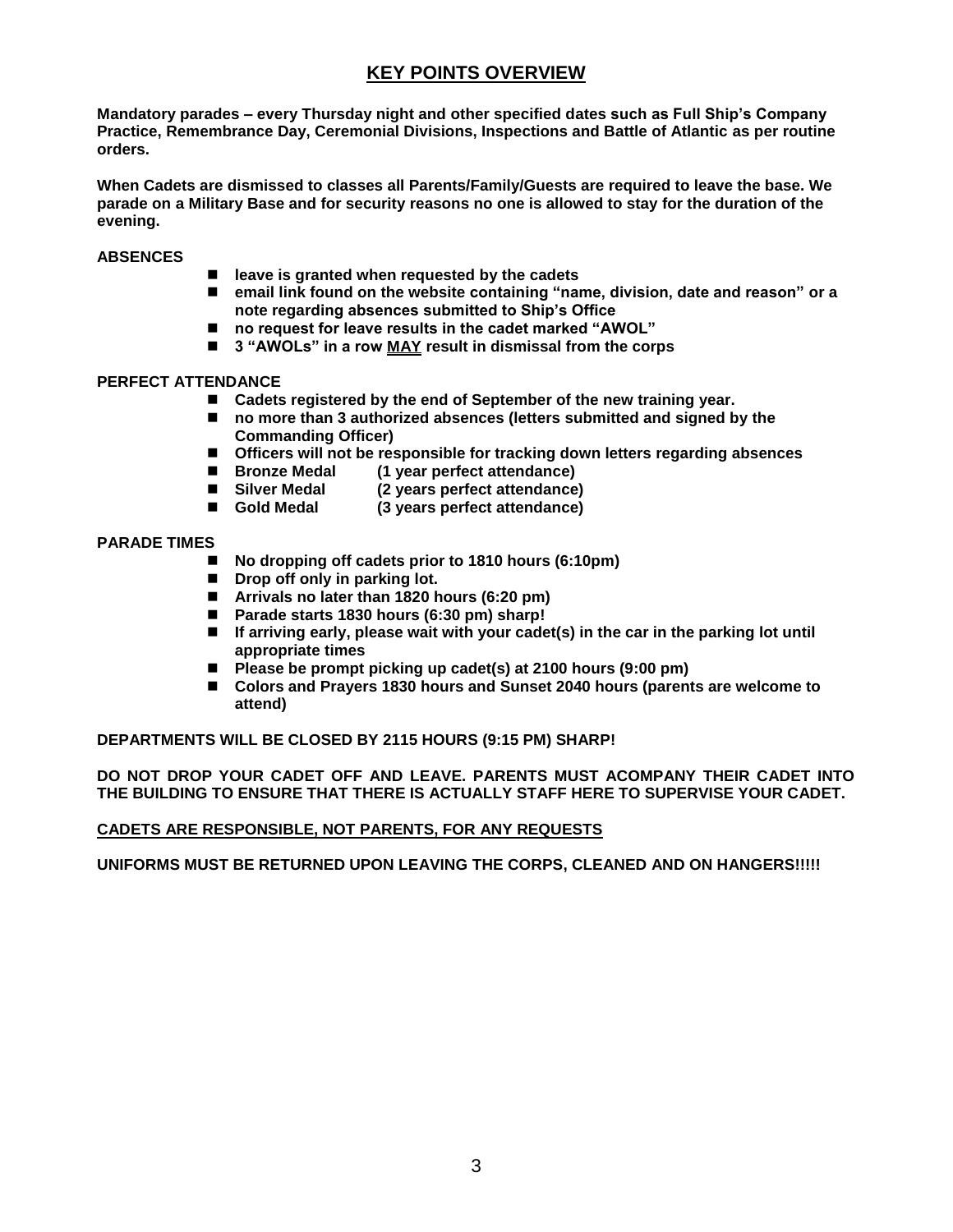### **REGISTRATION**

Registration for Navy League Cadets is ongoing and begins the first Thursday in September. Cadets must be 9 years old but are not yet 12 to be eligible. There is a \$100.00 membership fee for each Cadet, with a maximum of \$200.00 per family (this includes Cadets enrolling in RCSCC Undaunted). **Cash, credit or debt card ONLY.** There are five forms to be completed for registration:

- 1. Branch Membership Form
- 2. Navy League Cadet Registration Form (the Cadet must sign this also)
- 3. Medical Form (please complete front and back in detail)
- 4. Uniform Contract
- 5. Contact information sheet.

Proof of age is also required; the Alberta Health Care Card is preferred as we need the number for the medical form.

The first Thursday evening in September is strictly a registration night and Cadets may leave once registered. Uniforms are not to be worn. The second Thursday is registration and a sports nights; no uniforms to be worn. Cadets should wear appropriate sport clothing. Appointments for uniform exchanges can be made with the Stores Officer at this time and uniform returns will be accepted as well.

Cadets officially start the third Thursday, September 21, 2017 and will be in uniform if already issued one. Cadets without uniforms are to wear white shirts with black pants, and black shoes. This evening will be our usual hours from 1825 hrs (6:25 pm) to 2100 hrs (9:00 pm).

#### **PLEASE NOTIFY THE SHIP'S OFFICE IN PERSON OR BY EMAIL IF THERE IS A CHANGE IN YOUR ADDRESS, EMAIL, OR PHONE NUMBER FROM THAT ON THE REGISTRATION FORM. WE PREFER EMAIL BUT IF YOU DON'T HAVE AN EMAIL ADDRESS; YOU CAN PHONE AT (403-246-2525).**

# **PARADES - MANDATORY**

### **Regular Thursday Evenings**

Captain Jackson Cadet Corps parades every Thursday evening unless otherwise specified in Routine Orders. The evening begins on the main deck with Colors and Prayers, an Inspection, followed by a March Past. Parents and guests are welcome to attend this part of the evening and can enter the deck through the main doors of HMCS Tecumseh. **Please stand quietly at the back of the deck so as not to distract the Cadets or interfere with the parade. PLEASE DO NOT BLOCK THE DOORWAYS!**

**Parents are required to leave the deck immediately following Colors and Prayers. You are welcome to return for Evening Quarters 2040 hrs (about 8:40pm) The deck is used as an Instructional area so your co-operation is appreciated.**

Following the above ceremonies are classes, both in the classrooms and on the deck. Cadets receive a 15 minute break (Stand Easy) during the training night. Please note**, because this is a military base, nonmilitary or navy league personnel cannot remain on the base nor wander through the buildings.**

**Parents and guests are welcome to join us for Evening Quarters at approximately 2040 hrs (8:40 pm). At this time, the flag is lowered, notices are handed out and announcements are made. The Cadets are given Liberty Boats (dismissed) at 2100 hrs (9:00 pm) and may leave with their rides unless they are on duty that usually lasts until 2120 hours (9:20 PM)**

**ALL DEPARTMENTS WILL BE CLOSED PROMPTLY BY 2115 HOURS (9:15 P.M.) PLEASE BE PROMPT WITH ANY BUSINESS AND PICKING UP YOUR CADET(S)***.*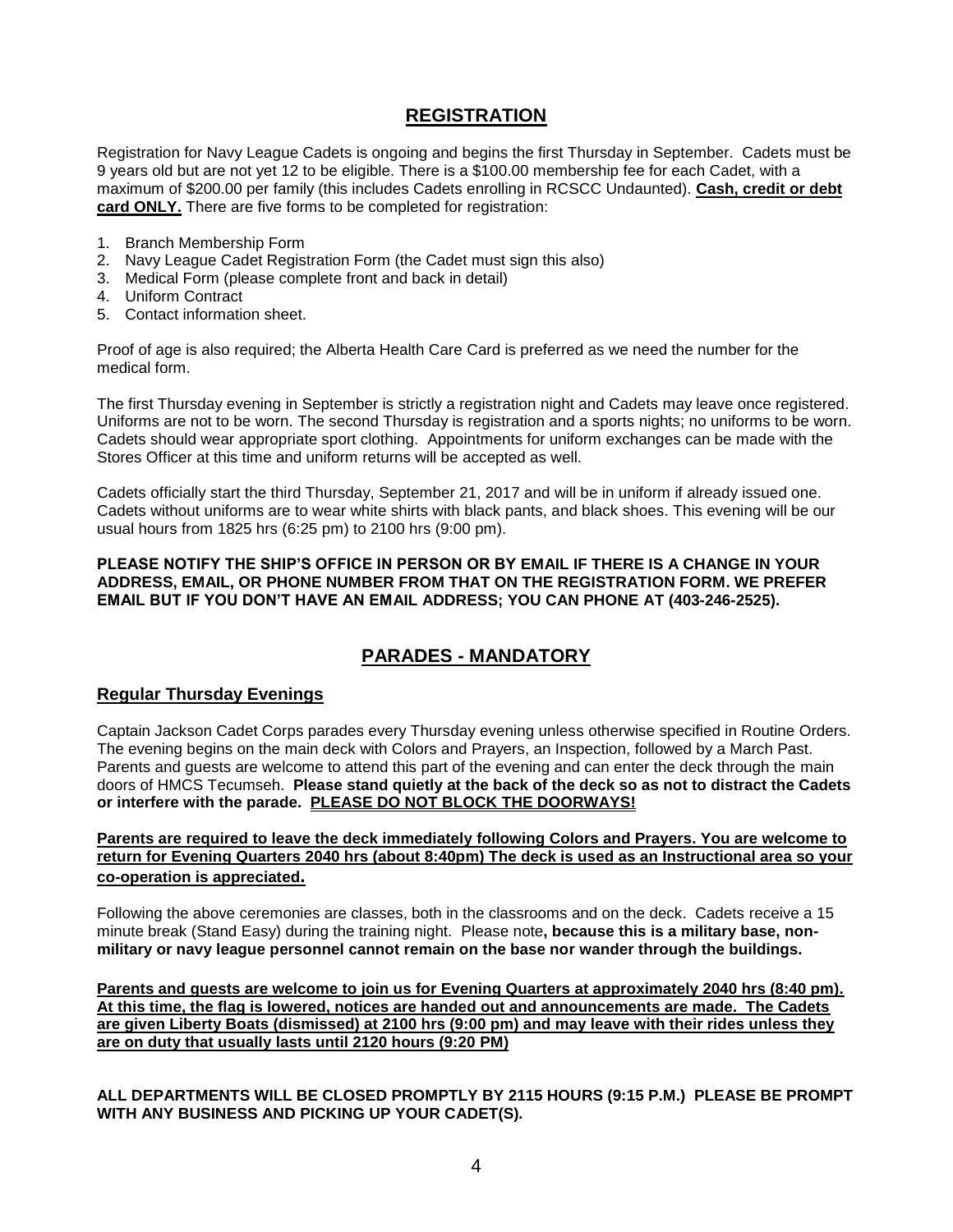### **CADET ACTIVITIES ARE RARELY CANCELLED.**

#### **YOU CAN BE KEPT INFORMED OF ACTIVITIES THROUGH THE CORPS WEB SITE AT [WWW.CAPTAINJACKSON.CA.](http://www.captainjackson.ca/) IF YOU HAVE PROVIDED AN EMAIL ADDRESS UPON REGISTRATION, INFORMATION CAN ALSO BE SENT TO YOU AT THAT EMAIL ADDRESS.**

#### **Visit our Facebook page for updates on cadet activities, cancellations etc.**

### **Ceremonial Divisions (CD's)**

Ceremonial Divisions usually occur the last Thursday of every month. These parades are more formal and occasionally we have a guest Inspecting Officer. These parades are practices for Officers and Cadets alike. They are to ready the Corps for our main inspections. Cadets may wear their most recent Perfect Attendance Medal on these occasions.

### **Full Ship's Company Practices**

Full Ship's Company practices will be held on one Friday evening per month. Specific dates and times will be provided on Routine Orders. These practices are mandatory and they count for the Perfect Attendance Award. As our Annual Inspection approaches, we will have a Full Ship's Company practice the day before. Divisional Officers may also book extra time with their Divisions.

### **Other Parades**

We have three other mandatory parades each year. The first is November 11, Remembrance Day. We attend ceremonies at the Peacekeepers Park, CP Rail, Jubilee Auditorium and the Military Museums.

The Battle of Atlantic Parade will be held at The Military Museums on the first Sunday in May. It is to commemorate the Canadians lost during this WWII battle.

The last parade is our Annual Inspection, which will be discussed below. All Mandatory parades count towards Perfect Attendance Awards.

We have other events during the training year where cadets are expected to participate at. This can include Bottle Drives, PFD (Personnel Flotation Device) Training or other citizenship events. Dates will be announced in the Routine Orders.

# **TIMES**

Thursday evenings, Cadets are expected to be on board ship at 1820 hrs (6:20 pm) **(no earlier than 6:10 pm unless previous arrangements have been made) the doors to the main building will not be unlocked until 1815 Hrs** and are to be picked up at 2100 hrs (9:00 pm) except for the Duty Division, which is dismissed at approximately 2115 hrs (9:15 pm). If you arrive early, please stay in the car/parking lot with your cadet(s) until the appropriate times. If there are officers already on the base, they are busy preparing for the night and cannot tend to cadets' needs. Only exceptions allowed will be appointments made prior to the evening with said officers. Each division takes a turn being the duty division. It is their job to ensure the base is tidy by picking up trash from the floors and emptying the gash (garbage cans). Routine Orders will state which division is on duty for the evening.

Full Ship's Practice is on a Friday, times will be from 1830 – 2100 hrs (6:30 to 9:00 pm). When a "meal night" is included on Full Ships, dinner starts at 1800 hrs (6:00 pm) and the practice will commence following dinner. The times will be stated on Routine Orders. Colour Party and Band practices on Friday evenings run from 1830 – 2030 hrs (6:30 to 8:30 pm).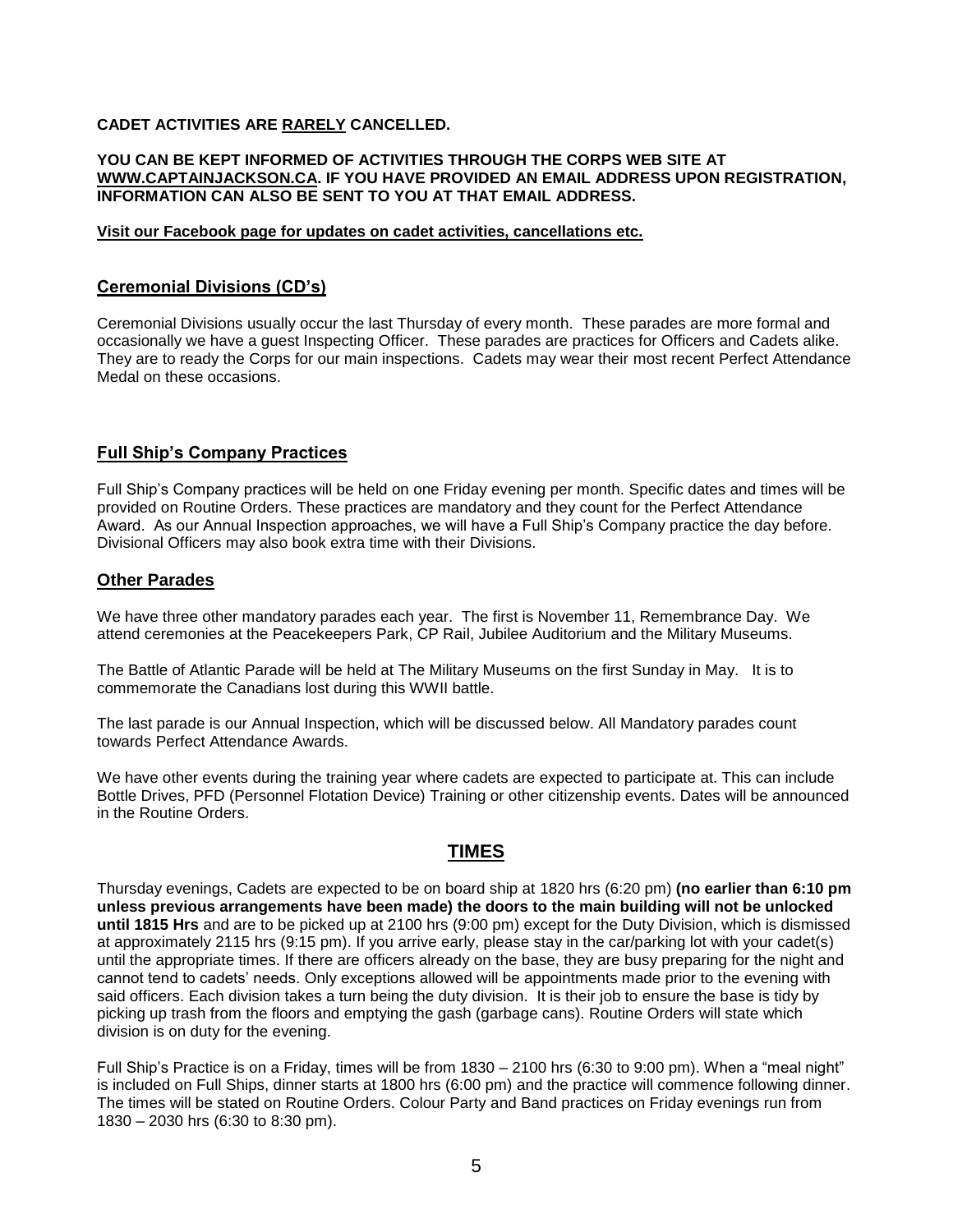If the Cadet is late on either Thursdays or Fridays (arriving after attendance has been taken) he/she is to report to the Quartermaster (at the Quarterdeck) and sign in. If the Quartermaster is no longer in attendance, the Cadet MUST report to the Officer of the Day or The XO. (Whoever is in front of the Dias) The must also report to their Divisional Officer and/or the Administration Officer at Ship's Office.

We try to be on time, but on occasion we may run late and we appreciate your patience but **PLEASE BE PROMPT IN PICKING UP YOUR CADET.** 

### **INSPECTIONS**

Each Navy League Cadet Corps in Alberta is inspected three (3) times during the training year. Marks are based on the Cadets, the Officers, Administration, Training, and Stores Departments. The Corps is marked on overall attendance, drill, uniforms, community involvement, extra-curricular activities, and paperwork. The marks are sent to Division (Edmonton), then to National (Ottawa) where they are used to determine the best Corps in the province and the country.

The Annual Inspection is generally our last parade of the training year. This inspection is a time when the Cadets show off what they have learned during their training year and includes displays of the Classes. Family and friends are encouraged to stay and share in the day. Before the Annual Inspection we will have an awards evening and most of the awards will be handed out at that time. This will give the cadet enough time to sew on any new badge they may have earned.

# **COMMITMENT**

As you can see, being a Navy League Cadet requires a great deal of commitment throughout the entire training year. Baseball, hockey, soccer, etc. tend to clash frequently with Cadet practices and parades. If sports consistently conflict with Navy League, the Cadet will be asked to make a choice between these activities. Please refer to the section on Attendance.

# **ATTENDANCE**

### **Attendance is taken at every parade and if a Cadet is going to be absent, he/she must email Administration/Ship's Office on the website and leave a message. Website (noted on page 18) and click on" Request for Leave Please" state the Cadet's name, division, date, and reason for their absence.**

If a Cadet does not phone for leave, he/she will be considered absent without leave (AWOL) and will be contacted. The RPO/Admin Officer will be calling the cadets that are AWOL that evening.

All absences will require notes to be submitted to the Admin Officer. The officers will not be chasing the cadets down for notes regarding absences, which is one of the requirements for cadets to earn the Perfect Attendance Medals.

It is important for the Cadet to report to the Ship's Office when he/she returns to see if any notices were handed out. The Cadet may miss an important event, like camp, if he/she does not have the information.

Attendance is mandatory on Thursday evenings, Full Ship's Company Practices, Remembrance Day, Battle of Atlantic Sunday, and the Annual Inspection. Cadets are expected to attend community events, funding events and Personal Flotation Drill.

Attendance is one of the things we are marked on at the Inspections.

#### **CADETS MISSING THREE (3) CONSECUTIVE PARADES WITHOUT LEAVE MAY BE AUTOMATICALLY DISCHARGED FROM THE CORPS.**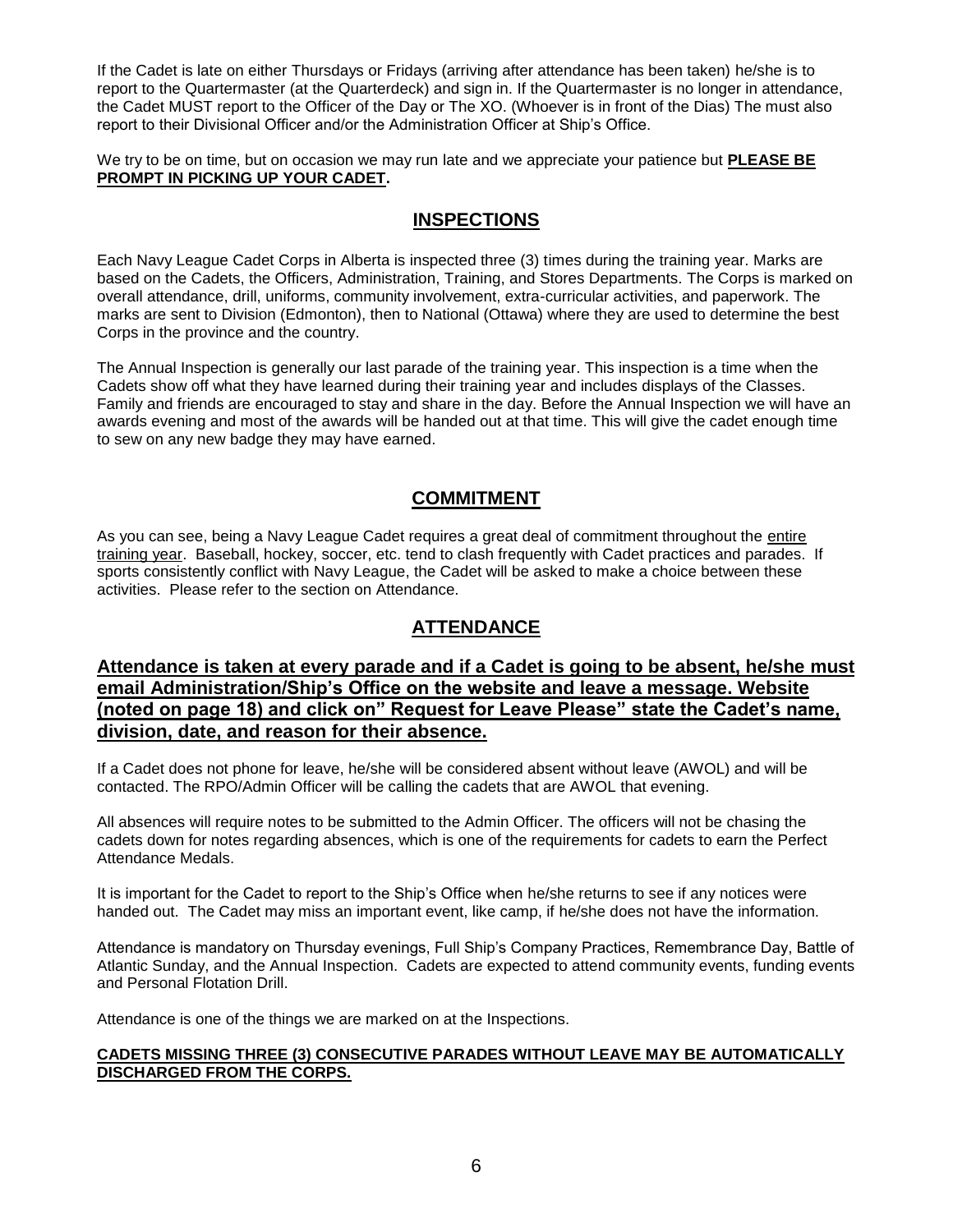# **PERFECT ATTENDANCE**

The Perfect Attendance Awards are medals that are worn on the uniform for inspections and special ceremonies. To earn a bronze medal, the Cadet must have one (1) year perfect attendance. To earn a silver medal, the Cadet must have two (2) years perfect attendance. To earn a gold medal, the Cadet must have three (3) years perfect attendance. A Cadet will be given credit for attendance with CO's leave as outlined below. To earn a Perfect Attendance Medal, a Cadet must be registered **before the end of September** of the present training year.

Attendance is based on Thursday evenings, Full Ship's Company Practices, Remembrance Day, Battle of Atlantic Sunday, and the Annual Inspection. Cadets must also attend the bottle drives and PFD (Personal Flotation Device) Drill.

The Commanding Officer (CO) will grant leave for illness, a family function, church or school function, or a family crisis (e.g. death in the family). These absences must be qualified with a letter from a parent/guardian or the Cadets themselves.

**A MAXIMUM OF THREE (3) LEAVES WILL BE GRANTED FOR PERFECT ATTENDANCE (WITH ACCOMPANYING LETTER). PLEASE ENSURE THE ADMINISTRATION OFFICER RECEIVES LETTERS AS SOON AS POSSIBLE AFTER THE ABSENCE. IF THEY ARE NOT RECEIVED IN A TIMELY MANNER, THEY WILL NOT BE ACCEPTED.**

# **FALLING OUT**

Cadets are strongly discouraged from "falling out" (leaving their Division) while standing in the ranks; washroom breaks should be taken just before parades and during Stand Easy. However, there are occasions when "falling out" is unavoidable (e.g. feeling ill or faint). When this occurs, Cadets are strongly encouraged to kneel on one knee so they may be seen and assisted off the parade deck and attended to. These cadets will be recorded in a Medical Log kept by the Quartermaster and monitored by the GI weekly. Consistent falling out may result in the cadet being required to provide a medical note from their doctor before they will be allowed to fall back in for parade. Please ensure that your cadet(s) has a proper meal before coming to cadets. The Cadets' wellbeing is our paramount concern.

### **ROUTINE ORDERS**

Routine Orders are posted to our website (see the final section of this handbook). These Orders outline what is going to happen during the next month and there may be messages from the commanding Officer and/or Executive Officer. It may be a good idea to ask your Cadet if something was sent home each week as we do send announcements and applications for camps, etc., throughout the month.

The following is a sample of Routine Orders:

#### **1) Duty Watch**

Date, Officer of the Day, Duty Division

#### **2) Dress**

Which uniform is to be worn by both Officers and Cadets?

- ➢ Summer Dress Full uniform without pea jacket. (If it is cold, rainy, miserable your Cadet may wear his/her pea jacket)
- ➢ Winter Dress Full uniform with pea jacket (if issued)
- ➢ Ceremonial Divisions and Inspections Full uniform with one medal
- ➢ Full Ship's Company Practices Civvies with Boots and Caps unless otherwise indicated
- $\triangleright$  Sports Nights Sport wear with runners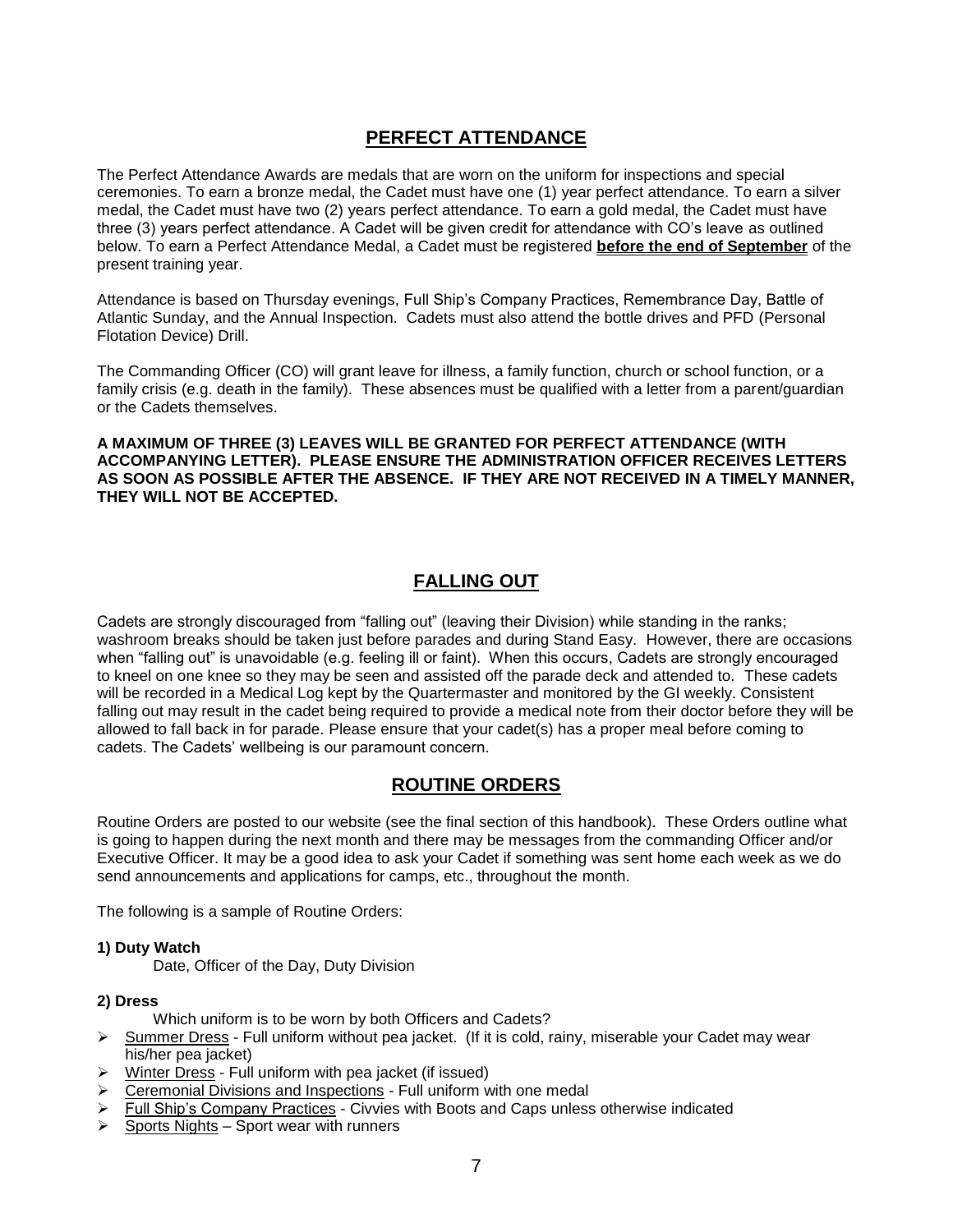#### **3) Upcoming Events**

 A chronological list of events with a description of what is happening. Please note regular Thursday evening parades are not always listed in this section. If you are unsure whether we are parading, check under "Duty Watch". If we have assigned a Duty Division, we are parading.

#### **4) Commanding Officer's Remarks**

#### **5) Executive Officer's Remarks**

# **STAND EASY**

Stand Easy occurs at every Thursday evening parade. It is a 15-minute break between classes where the Cadets may purchase a healthy snack such as juice, water, granola bars etc. There is a limit on purchases by Cadets (may only buy what can be consumed comfortably in 15 minutes). Prices range from \$0.50 to \$1.00. There are two (2) free stand easies a year at the CO's discretion. The canteen is run by the Calgary Branch and does not turn a profit; **\$1.00 is maximum for cadets to spend each Stand Easy. Please refrain from sending more than that with your cadet(s).**

### **COMMANDING OFFICER'S COMMENTS**

I would like to welcome our returning Cadets back and welcome all of the new Cadets that have started with us this year. After 27 Years in the Cadet program I get the most joy from seeing all of the new smiling faces when we first start the training year.

Our goal is to provide the cadets with a positive experience they will not soon forget, create lifelong friendships, instill some naval knowledge, and develop life skills that will help them to become successful young adults.

My door is always open and I would be pleased to meet with you to discuss any problems/concerns that you may have. With that being said, I would ask that both cadets and parents respect the "chain of command". The cadets are encouraged to follow the proper channels in problem solving (ie see their Divisional Petty Officer first, then their Divisional Officer) with regards to any concerns. We encourage "independence" in our Cadets.

Welcome to the Jackson family!!

R.G. Wright Lieutenant (NL) Commanding Officer #21 NLCC Captain Jackson

# **EXECUTIVE OFFICER'S COMMENTS**

I would like to this opportunity to welcome new Cadets and Parents to NLCC Captain Jackson. I am looking forward to a great training year with all of our new endeavors and working with a dedicated and competent team of Officers. This will be a very exciting year for all of us. We are very fortunate to be able to parade on an actual Naval Reserve Facility. Traditionally this type of Naval Facility is referred to as a "Stone Frigate" it is treated as a real ship and therefore, there are a few regulations that should be brought to your attention:

The ship is part of the Department of National Defense (DND) and there is NO SMOKING outside of designated areas, smoking is only permitted at the back of the main building and behind the Annex building.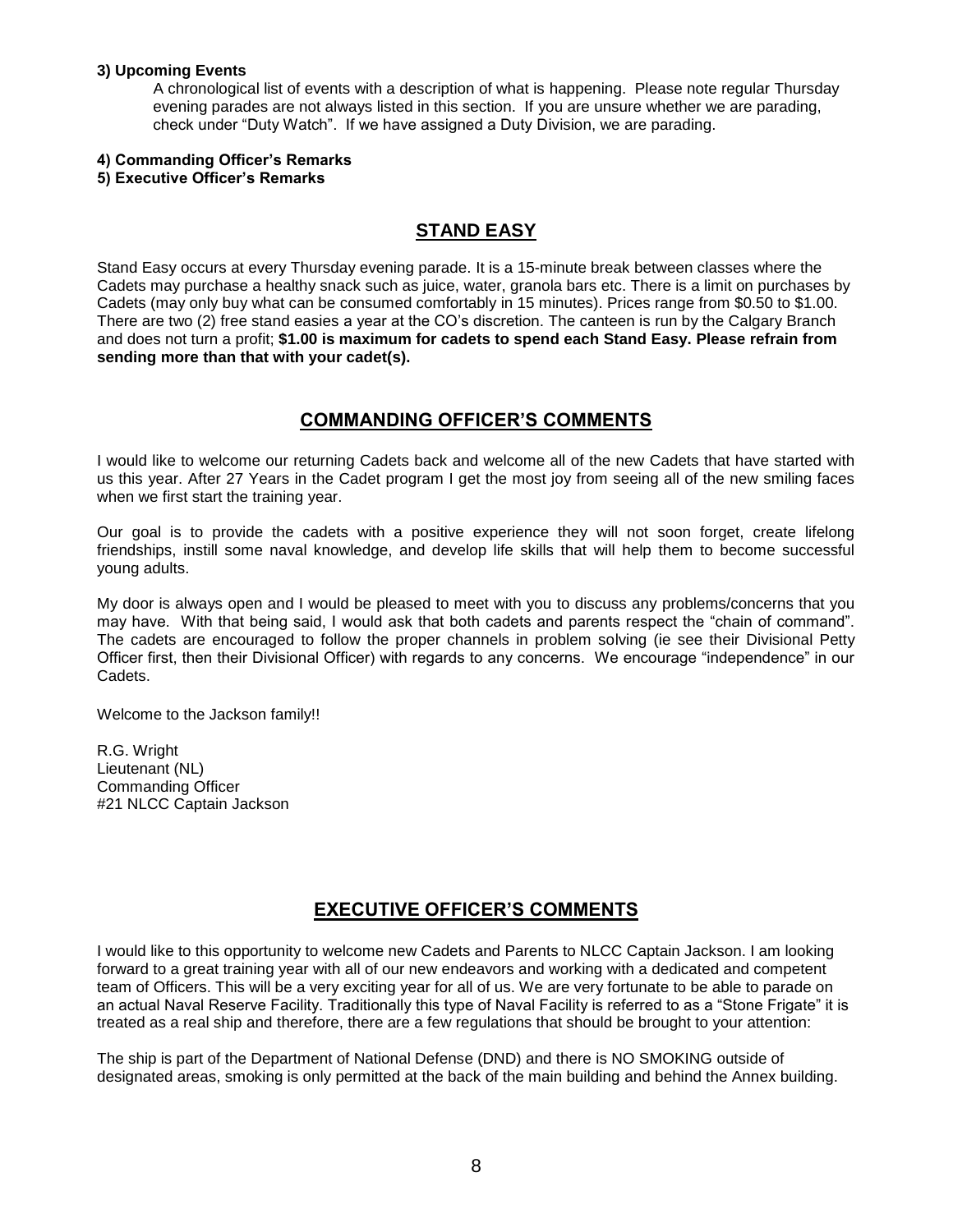Parents and guests may park in the main upper parking lot or the lower if parking is limited. There is absolutely No Parking in any reserved parking stalls (marked with reserved signs). Please do not stop on the roadway to drop off or pick up your Cadet, make sure to pull into the parking lot and park in a parking stall.

Parents and guests are not permitted to roam through the base with out a uniformed officer to escort you. You are welcome to be on the Deck for Colours and Prayers (1830 Hrs or 6:30 PM) and again at Sunset (2040 Hrs or 8:40 PM). Parents are encouraged to attend Sunset as this is when announcements are made. Handouts are also distributed to the Cadets at this time.

The "Ship" proper is on the eastside of the base and houses our Main Deck, Quarter Deck, Heads (washrooms) and on the second floor are the classrooms, HMCS Tecumseh Ships Office, Chiefs and Petty Officers Mess, Jr Ranks and the Wardroom (Officers Mess).

The Wardroom is an officer's home away from home. There are strict rules governing the use, dress, behavior and protocol. Please note if you are invited to the Wardroom, there is to be **No Jeans, Sandals, T-Shirts or shirts that don't cover your shoulder worn in the Wardroom.** Casual business attire is acceptable unless otherwise specified. As the Executive Officer, I am ultimately in charge of the Wardroom.

Lastly, please be aware that access to the facility can be restricted at anytime. At all times when you attend your Cadets parade night you are required to produce Government Photo ID to enter the facility and are subject to search of your purse, briefcase, backpack etc. Please cooperate with the Officer of the Day (OOD) and his/her staff.

D.C Mohr Sub-Lieutenant (NL) Executive Officer #21 NLCC Captain Jackson

# **CUSTOMS OF THE NAVY**

It should be noted that **all** visitors, guests, and Cadets **must** stand on the following occasions:

- a) when the CO enters or leaves the main deck
- b) at Colors and Prayers and at Sunset
- c) when the Inspecting Party enters or leaves the main deck
- d) when the March Past salutes the Dias (2nd time around)

When in uniform, Cadets must salute the quarterdeck and all officers. If not in uniform, the Cadet must pause and come to attention when he/she passes or approaches an officer or when he/she enters/leaves the quarterdeck. Cadets must remain at attention when speaking with an Officer.

# **OFFICERS**

The Officers are willing to discuss any concerns you may have but remember they are very busy on Cadet nights and do not have the opportunity to talk with you then. Please make alternate arrangements with your Cadet's Divisional Office. Please remember to follow the chain of command starting with your Cadet's Divisional Officer/Petty Officer.

Each Officer has a rank and a job title. These may be confusing to you, as we tend to shorten everything to initials. The following is a list of Captain Jackson's current Officers, their rank and their position within the Corps:

**Commanding Officer (CO)** - LT (NL) R.G Wright<br> **Executive Officer (XO)** - SLT (NL) D. Mohr **Executive Officer (XO) CONFIDENT ACCORDING A SET (NL) D. Mohr Administration Officer (AdminO)** - A/SLT (NL) C. Khun **Training Officer (TrgO)** - MID (NL) H Ayari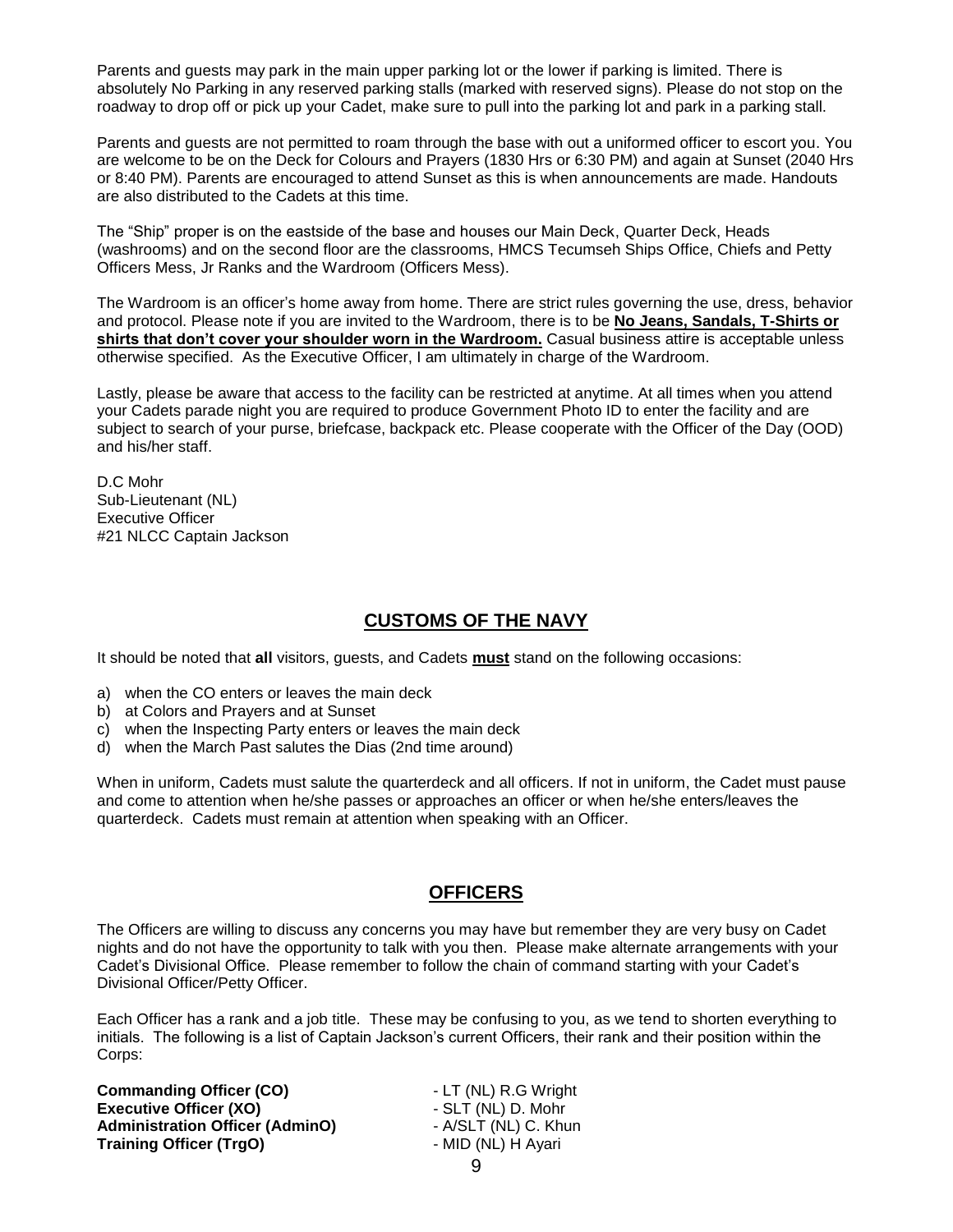| <b>Supply Officer (SupO)</b>             | - A/SLT(NL)F.Fisico      |
|------------------------------------------|--------------------------|
| <b>Gunnery Instructor (GI)</b>           | - LT(NL) N StDenis       |
| <b>Director of Music (DMUS)</b>          | - A/Slt(NL) D.Blackburn  |
| <b>Color Party Commander</b>             | - Lt(NL) N. St Denis     |
| <b>Band Officer</b>                      | - A/SIt(NL) N. Parson    |
| Divisional Officer (DO) Victoria         | - SLT(NL) D Mohr         |
| <b>Divisional Officer (DO) Huron</b>     | - Lt(NL) N. St Denis     |
| <b>Divisional Officer (DO) Tecumseh</b>  | - A/SLT(NL) D. Blackburn |
| <b>Divisional Officer (DO) Calgary</b>   | - A/SLT(NL) F.Fisico     |
| <b>Divisional Officer (DO) Vancouver</b> | -MID(NL) H. Ayari        |
| Divisional Officer (DO) Regina           | - TBA                    |
| <b>Divisional Officer (DO) Halifax</b>   | - TBA                    |

The (NL) located following the rank means we are "warranted" by the Navy League.

### **TRAINING**

Welcome to the 2019-2020 training year. Cadets start as a NE (New Entry) and earn the rank of OC (Ordinary Cadet) after completing the New Entry course. Promotions continue on through AC (Able Cadet), LC (Leading Cadet), PO2 (Petty Officer second class), PO1 (Petty Officer first class), CPO2 (Chief Petty Officer second class), finally CPO1 (Chief Petty Officer first class) which is typically awarded to the Coxswain.

This years' training will consist of three sessions. Fall/Winter will be cadet promotional classes, Winter/Spring will be promotional classes, and Spring/Year End will consist of different option classes open to all cadets.

Other operations such as PFD training, Swim nights, Camp Evergreen, Spring Camp, Fleet Days, or other fun events are incorporated throughout the training year and do not affect the promotions. If you have any questions, please ask your Divisional Officer or Training Officer.

Cadets will be issued a manual and they are responsible for them. If lost parents/cadets will have the option to print off a new copy if training officer is informed and an electronic copy can be emailed. There are two exams a year and pass mark is 60%. Exams will be announced. There will be two nights allowed for testing. The scheduled exam night and a second night for rewrites. If a cadet misses one of those nights there will be a chance on a non-parade night (most likely a Friday or Monday) to write. Only 2 chances to write will be allowed.

# **OPERATIONS**

Welcome aboard one of the most active and well-rounded Navy League Corps in the country. We are proud to boast a 50 year plus history. The Operations Department (OPS) is responsible for all non-parade cadet activities that occur on and off the ship. For example, the Operations Department would be an integral part of any cadet trips. Much more, all of the "fun" activities like Swim Nights, Laser Quest, and Christmas Activities fall under the umbrella of OPS.

Not all activities that OPS plan for are considered fun. Those operations being such as Poppy Tagging for our sponsoring Branch of the Royal Canadian Legion, PFD (Personal Flotation Device) training for our summer sailing program, and all important fund raising bottle drives. They are all integral parts of what builds and enhances the sense of ownership and pride that cadets feel being part of #21 NLCC Captain Jackson.

# **ADMINISTRATION/SHIP'S OFFICE**

The Ship's Office and all other offices are now located in the Blue Building across the parking lot (formerly the Navel Museum). Cadets can pick up extra copies of lost, forgotten, or missed notices. If a Cadet has been absent, it is his/her responsibility to check if notices were sent home and submit notes regarding the absence. These are important as they outline what we are doing, and some are permission slips for events or applications for camp.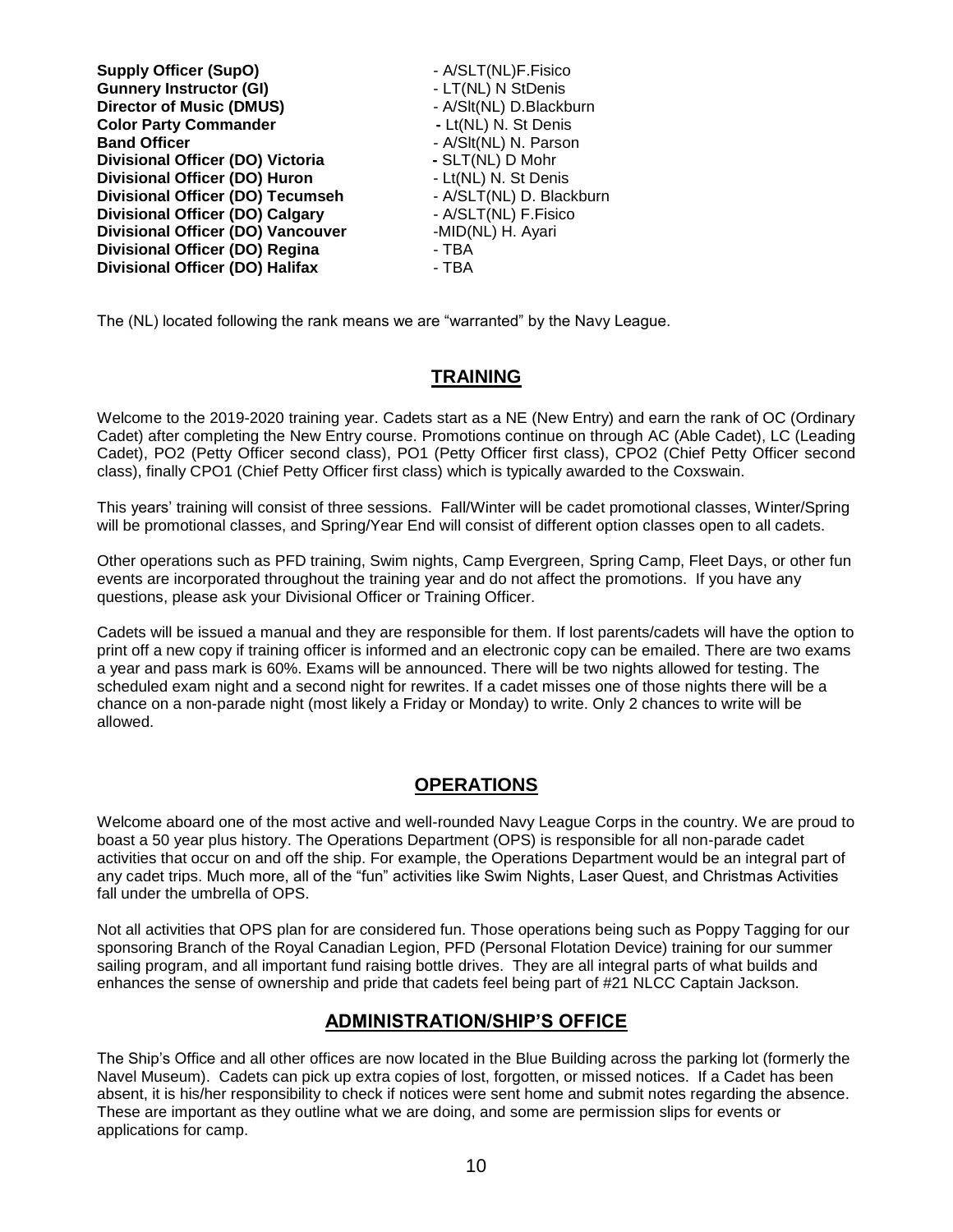**It is also the Cadet's responsibility to ensure that letters regarding absences be submitted as soon as possible after an absence. Officers are not responsible for tracking down absence letters for cadets.** 

**PLEASE NOTIFY THE SHIP'S OFFICE, AS SOON AS POSSIBLE, OF ANY CHANGES IN YOUR ADDRESS, EMAIL, AND/OR PHONE NUMBER.**

#### **THE AREA BEHIND THE ADMINISTRATION COUNTER IS OFF LIMITS TO UNAUTHORIZED PERSONS**.

# **STORES**

Uniforms are supplied to Cadets at no cost from supply referred to as Stores. New Entry Cadets qualify for their uniforms **after six weeks of regular attendance** and the Stores Officer will contact the Cadet and/or parents for an appointment on their seventh week. **Appointments for uniform issue will either be scheduled for Wednesday or Friday nights. No uniform issuing will be done on Thursday nights**. The uniform is exchanged, at no cost, as the Cadet grows. **The Cadet must get a signed requisition form from their** Divisional Officer **before** reporting to Stores for uniform exchanges. Parents and Cadets are responsible for cleaning the uniform, sewing on badges, and polishing boots**. DO NOT CUT THE UNIFORM OR GLUE ON BADGES**. The uniform remains the property of the Navy League Cadet Corps and must be returned cleaned on hangers and in good order immediately upon leaving the Corps.

Cadets will also be issued a "Cadet T-Shirt" after registration when issued their boots. These T-Shirts are part of the cadet uniform and are to be worn at full ships' company practices, bottle drives, any cadet related functions that don't require a uniform, and Thursday nights until the actual Navy League Cadet uniform is issued. There will be a \$10.00 replacement charge for any damage or loss of the t-shirts.

It is the Cadets' responsibility to obtain the necessary materials for cleaning and maintaining their uniform while in the corps. They will need Kiwi black shoe polish, kiwi polishing cloth, old toothbrush (x2) (one for the boots and a second for the cap), bar of white soap. Kiwi black shoe polish and polishing cloths are available at Canteen. **Any loss or damage to any uniform parts is the responsibility of the cadet/parent/guardian to be replaced at current cost**.

### **Wearing of the Uniform**

The uniform consists of cap, cap tally, shirt, lanyard, belt, trousers, pea jacket (if issued), and boots. Some cadets are issued gaiters. The Cadet may wear a t-shirt under the shirt only if it cannot be seen. Socks are to be black or grey wool. Care of the uniform is taught in the New Entry class, as is badge placement.

**Watches are worn by the Coxswain, RPO, and Quartermaster ONLY**. Other cadets are to leave their watches at home. Rings and bracelets are not to be worn on parade unless they are of religious significance and a letter from the parent is needed to confirm this. **Earrings may be worn by female cadets ONLY** and they must be small gold or silver balls or sleepers, one in each ear. Female cadets must have their hair cut short or tied up so it does not touch the shirt collar and is behind or off the ears. No decorative hair ornaments are to be used. Male cadets must keep their hair short so it is also above the collars and behind or off the ears. **NO MAKEUP OR NAIL POLISH TO BE WORN**

# **CADETS**

- ➢ Just as the Officers have different ranks and jobs, so do the Cadets:
- $\triangleright$  Chief Petty Officer 1st Class (CPO1) the most senior cadet; his/her main duty is Parade Coxswain
- ➢ Regulating Petty Officer (RPO) second highest cadet; he/she takes over in the CPO1's absence and performs various other duties as assigned by an Officer or the Coxswain
- ➢ Petty Officer 1st Class (PO1) assists Officers in class and may be assigned to a department as a cadet assistant
- ➢ Petty Officer 2nd Class (PO2)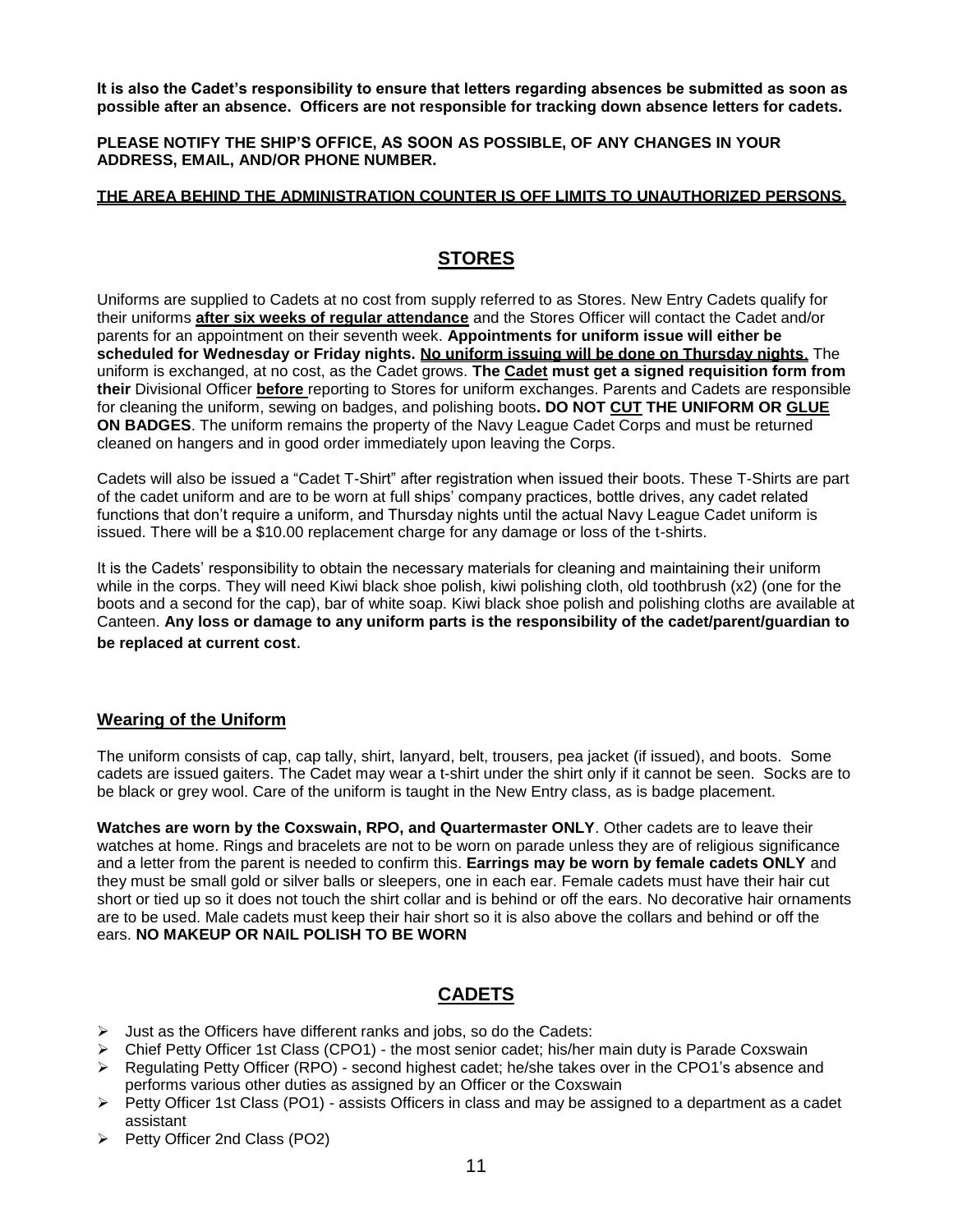- ➢ Leading Cadet (LC)
- ➢ Able Cadet (AC)
- ➢ Ordinary Cadet (OC) first rank a cadet earns
- $\triangleright$  New Entry (NE) what a newly recruited cadet is called

### **DIVISIONS**

We have seven (8) divisions that "fall in" on the deck. They are as follows:

- ➢ Victoria Division (Headquarters)
- ➢ Huron/ Athabaskan Division (Color Party/ Boats Crew)
- ➢ Tecumseh Division (Band)
- ➢ Calgary Division
- ➢ Vancouver Division
- ➢ Halifax Division
- ➢ Regina Division

The Victoria Division formerly known as Headquarters Division consisting of Coxswain, RPO, Quartermaster, Messenger, Buffer, Colour Party Petty Officer and Yeomens, and Gunner. The Executive Officer is the Divisional Officer.

### **BAND**

The band provides a special musical component to NLCC Captain Jackson every parade night. We offer a wide variety of instruments for the cadets to choose from, and an opportunity to become a part of our proud history. No musical experience is necessary and lessons are provided. Practices are held every Friday evening from 1830 – 2030 hrs (6:30 pm to 8:30 pm). Cadets must be able to practice at home.

The Captain Jackson Band has performed at many special venues, such as the Bowness Community Parade, Drumheller Canada Day Parade, and of course the Battle of the Atlantic Parade, where our drummers perform the traditional Drum-Head Ceremony. In years past the band has performed in the Calgary Stampede Parade and Lethbridge Tattoo.

# **COLOUR PARTY**

The Colour Party refers to a group of cadets assigned to the protection of [colours.](https://en.wikipedia.org/wiki/Colours,_standards_and_guidons) For Navy League cadets; this is strictly ceremonial. The Colour party will carry flags and march with the band in various parades. No experience is needed and cadets will be taught how to properly carry and march with the flags. Practices are held every Friday evening from 1830 – 2030 hrs (6:30 pm to 8:30 pm).

# **DISCIPLINE POLICY**

The Officers make every effort to maintain proper conduct and discipline within the Corps without resorting to the use of formal corrective measures. Authorized personnel (Commanding Officer, Executive Officer and Officer of the Day) are within their rights to use the following as corrective measures::

- a) loss of privileges for 1 week
- b) extra duty for 1 week
- c) loss of privileges and extra duty for 1 week

If a Cadet misses a compulsory parade without notifying their Divisional Officer, Divisional Petty Officer, or the Ship's Office, he/she will automatically miss his/her next Stand Easy. These disciplines are not recorded or filed in the Cadet's personnel file, but if a situation should arise where the incident requires formal corrective measures, that incident will be recorded in his/her file. Repeated offences and more serious incidents can result in the Cadet being discharged from the Corps at the Commanding Officer's discretion.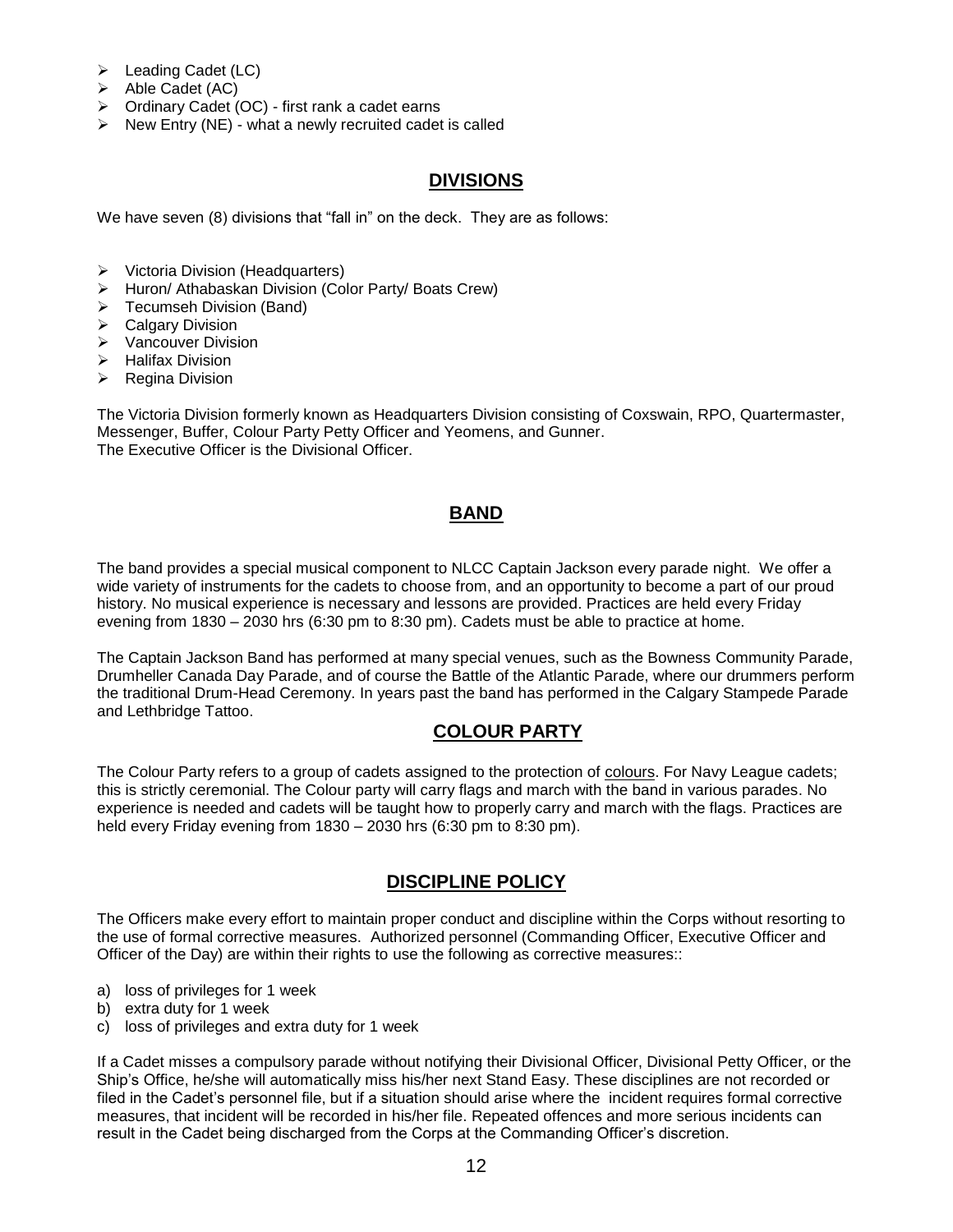### **COMMUNITY SERVICE**

As a Cadet Corps, we are expected to do a certain amount of community service. We are supported by many different organizations and friends of the Corps. One of our sponsors is the Royal Canadian Legion and in return Cadets participate in Poppy Tagging as well as attending the Remembrance Day Ceremonies. We have an ongoing Veterans Food Bank drive throughout the entire cadet year. The donation boxes are located in the new offices by Canteen and we collect not only food but personal hygiene items as well.

# **EXTRA-CURRICULAR ACTIVITIES**

Traditionally we strive to plan outings at least once every three months. These events may take place on Tuesday nights, Wednesday nights, or weekends and include activities such as bowling, roller-skating, the wave pool, and laser quest. Friends and families are occasionally invited to attend at their own cost. These guests are NOT the responsibility of the Corps. Please ensure they are property attended to.

We also have weekend get-a-ways. One is usually in the fall and the other in the spring. Fleet Days, which is always held the first weekend in June, is hosted by an Alberta Navy League Cadet Corps and all other Corps in Alberta are invited to attend. We have attended Fleets Days at numerous places including, but not limited to Drumheller, Cold Lake, Lethbridge, Edmonton, Medicine Hat, Calgary, Vulcan, Hastings Lake, Gull Lake, and Camp Chief Hector. The host Corps provides sleeping accommodations, food, and plans all the activities for the weekend. This is a great time to meet other Navy League Cadets and a fun time is had by all.

Kit lists are sent home outlining what the Cadets must bring. If it is not on the list, DO NOT BRING IT or it will be confiscated and returned to the parent prior to departure.

**It is critical that all camp and corps medical forms are filled out in detail, with any medical, social, or behavioral problems included.**

### **FEES**

In addition to the \$100.00 membership fee, there may be extra costs for our extra-curricular activities and camps. We make every effort to keep the cost of these activities as reasonable as possible and tend to subsidize costs to the best of our ability. We are funded through the efforts of the Calgary Branch of the Navy League of Canada and other organizations and friends of the Corps. There is no government funding for the Navy League Cadet Program. Your support of fundraising efforts through Calgary Branch is extremely important to allow this program to continue. They will be contacting you to assist with the fundraising.

### **SAILING**

Because our Cadets are too young to go to cadet summer camp, we offer sailing during the summer on Glenmore Reservoir. This is on Thursday evenings and is, of course, weather permitting. We usually begin shortly after Annual has been completed and finish at the end of August. It is not compulsory for Cadets to participate in the sailing. They come when and if they can. If they do wish to participate, please ensure they bring a change of clothing, towel, no jeans, and no open-toed shoes. We provide life jackets and helmets. PFD drill (personal flotation device or life jacket) is provided by our corps and is mandatory for all Cadets who wish to participate.